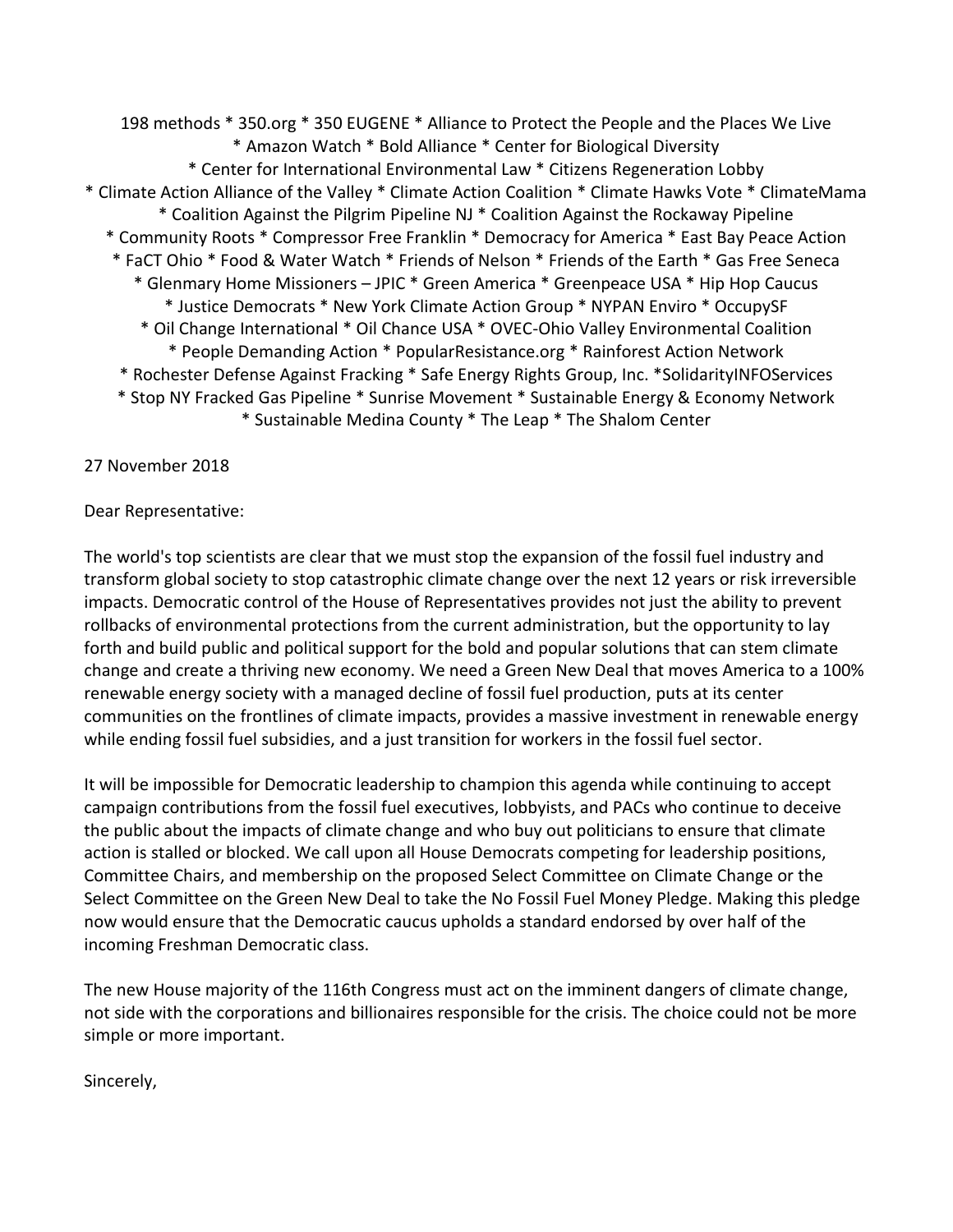198 methods

350.org

350 EUGENE

Alliance to Protect the People and the Places We Live

Amazon Watch

Bold Alliance

Center for Biological Diversity

Center for International Environmental Law

Citizens Regeneration Lobby

Climate Action Alliance of the Valley

Climate Action Coalition

Climate Hawks Vote

ClimateMama

Coalition Against the Pilgrim Pipeline NJ

Coalition Against the Rockaway Pipeline

Community Roots

Compressor Free Franklin

Democracy for America

East Bay Peace Action

FaCT Ohio

Food & Water Watch

Friends of Nelson

Friends of the Earth

Gas Free Seneca

Glenmary Home Missioners - JPIC

Green America

Greenpeace USA

Hip Hop Caucus

Justice Democrats

New York Climate Action Group

NYPAN Enviro

OccupySF

Oil Change International

Oil Change USA